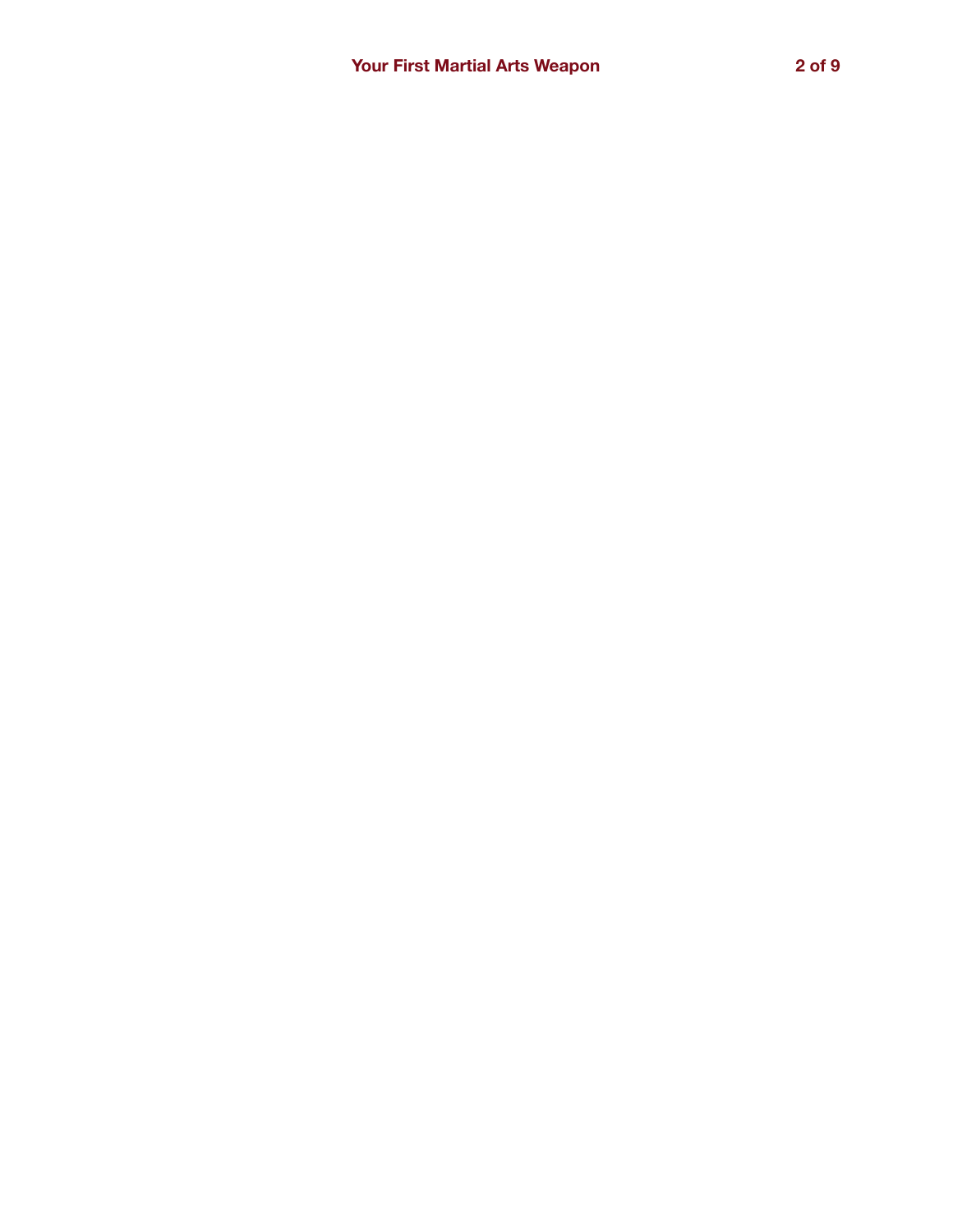Weapons have long been an important part of martial arts. We often think of martial arts as mostly "hand-to-hand" (empty hand) defense, but weapons are also an integral part of traditional training.

Whether you are looking for a good first weapon for yourself or your child, here are some things to consider.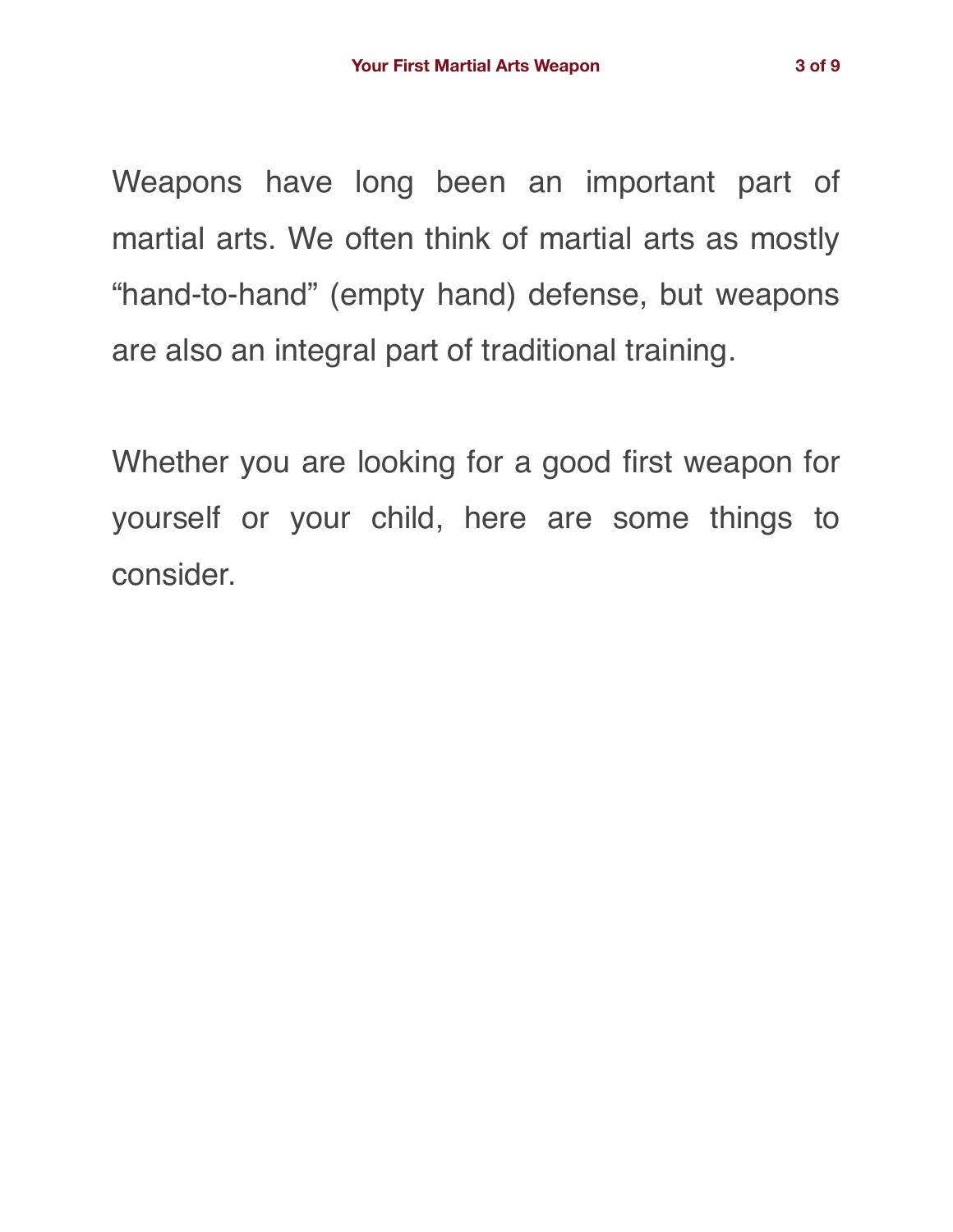#### **Weapon Safety**

Weapons were invented originally to seriously injure or even kill people, so safety is the first thing you should consider when selecting which one to learn first. Any weapon that is sharpened and/or thrown (e.g. knife, sword, throwing stars, spear, axe, halberd, naginata) should not be a "first" weapon. I also recommend against starting with "long' weapons (e.g. 6-foot staff, pole weapons) until you or your child are trained with shorter versions of non-sharpened weapons. Flexible weapons (e.g. nunchaku, chain whip, flail, rope dart) are also best saved until later in training. Safety is a primary reason: for you, your child and anyone standing nearby.

Some of the "safer" weapons for beginners are *yawara* sticks and short wooden sticks (one to two feet in length).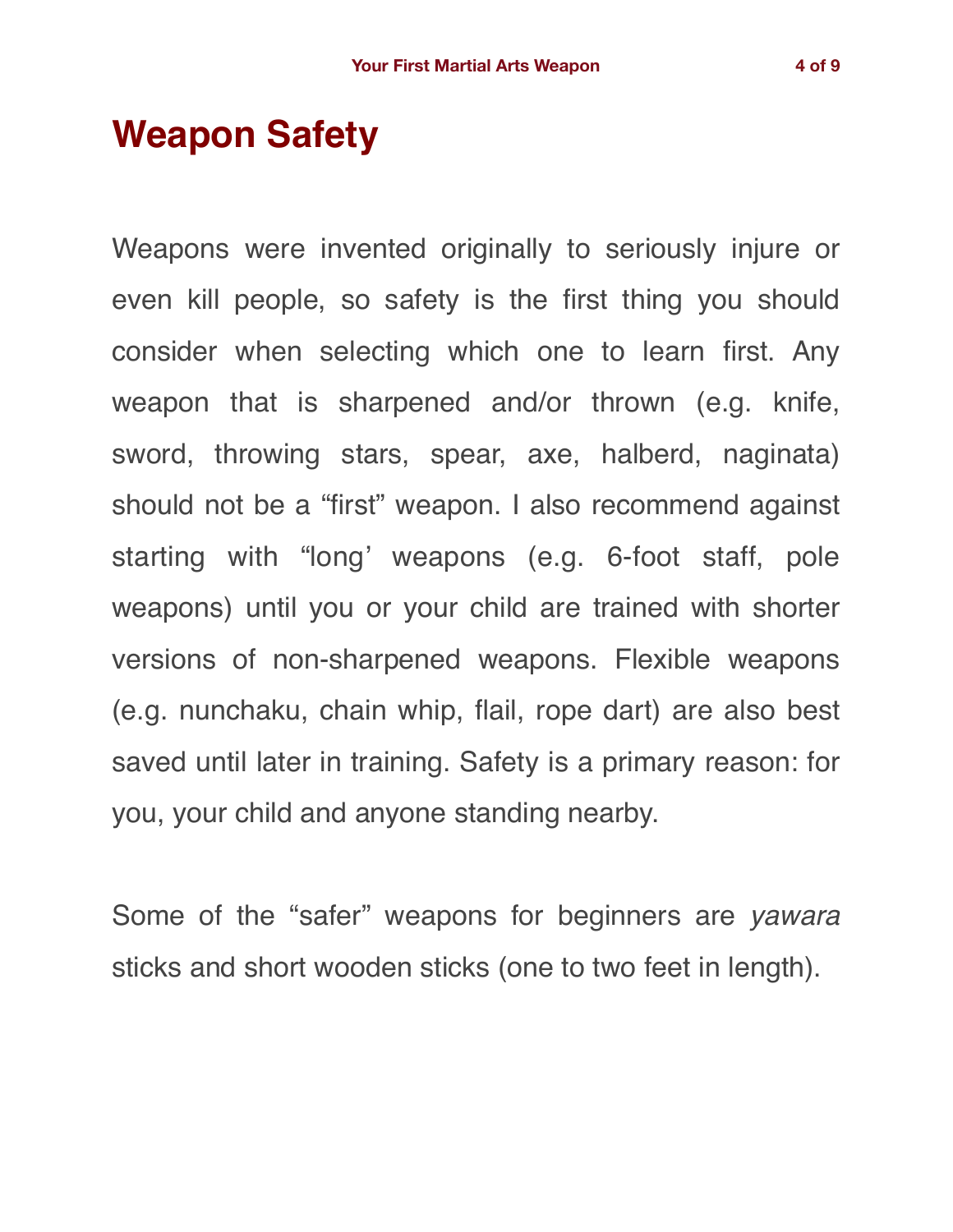### **Weapon Instruction**

Learning a weapon on your own is not recommended. Not everyone can afford professional training, but hurting yourself or someone else while you're trying to figure out how to use a weapon could end up costing you a lot more money and unnecessary pain.

If you are going to pay someone to teach you how to use a weapon, check out their credentials and experience carefully. I recommend that for any martial arts training, but especially for weapons.

An experienced weapons instructor will emphasize safety at all times. They will also be able to share the history of the weapon and how best to use it in both traditional and modern situations.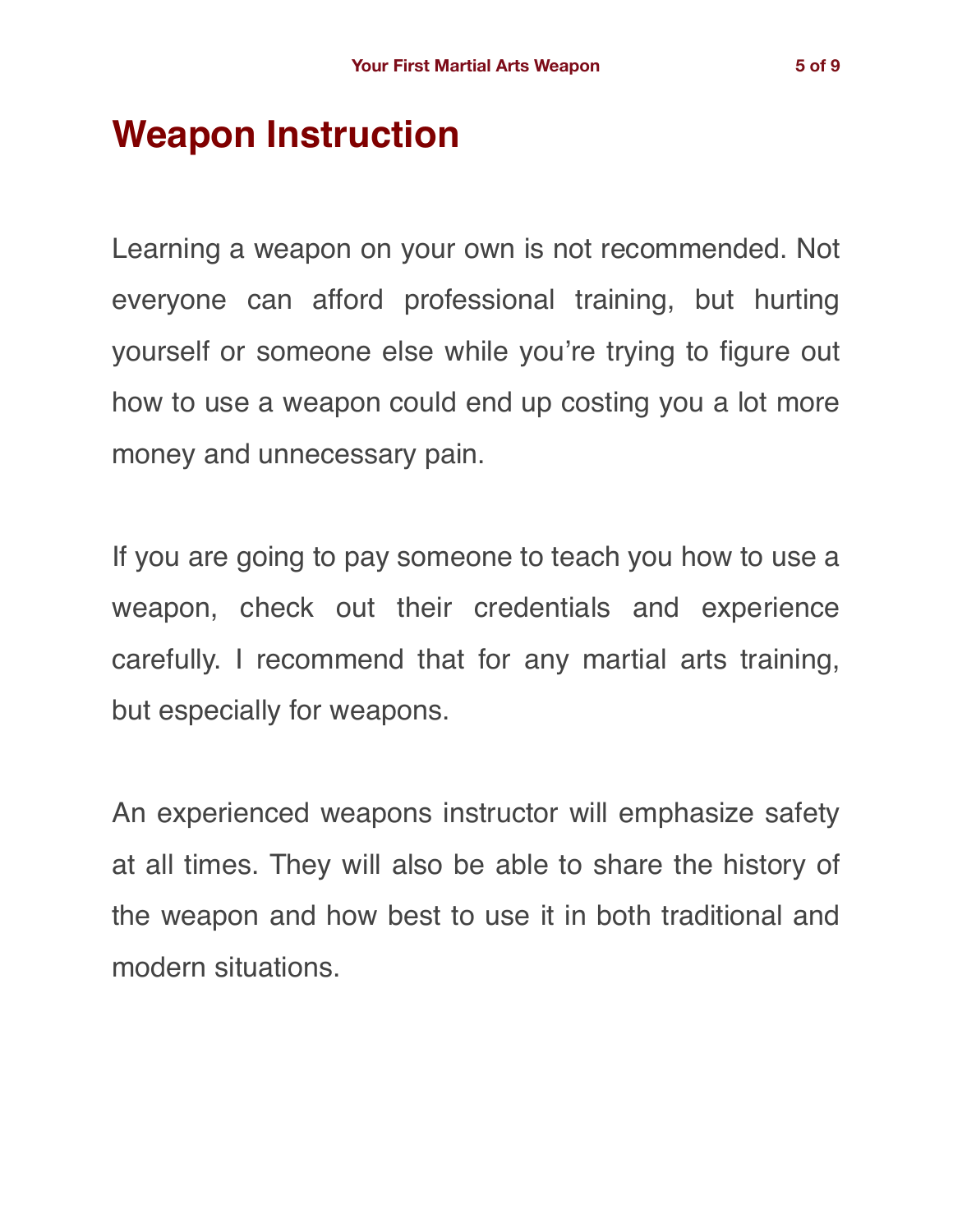**Traditional training** includes instruction on how to use the weapon according to proven training methods that have been passed down from teachers to students for centuries.

**Modern training** includes instruction on how to use "environmental" weapons (objects found in your natural environment – on you or around you) in similar ways to the traditional weapon you're learning. If you know how to use a traditional *yawara* stick, for example, you'll be able to use a pencil, pen or other similar object to defend yourself.

If you know how to use a traditional *escrima* stick, you'll be able to use a small tree branch, dowel rod or other similar object to defend yourself. The same is true with many other traditional martial arts weapons.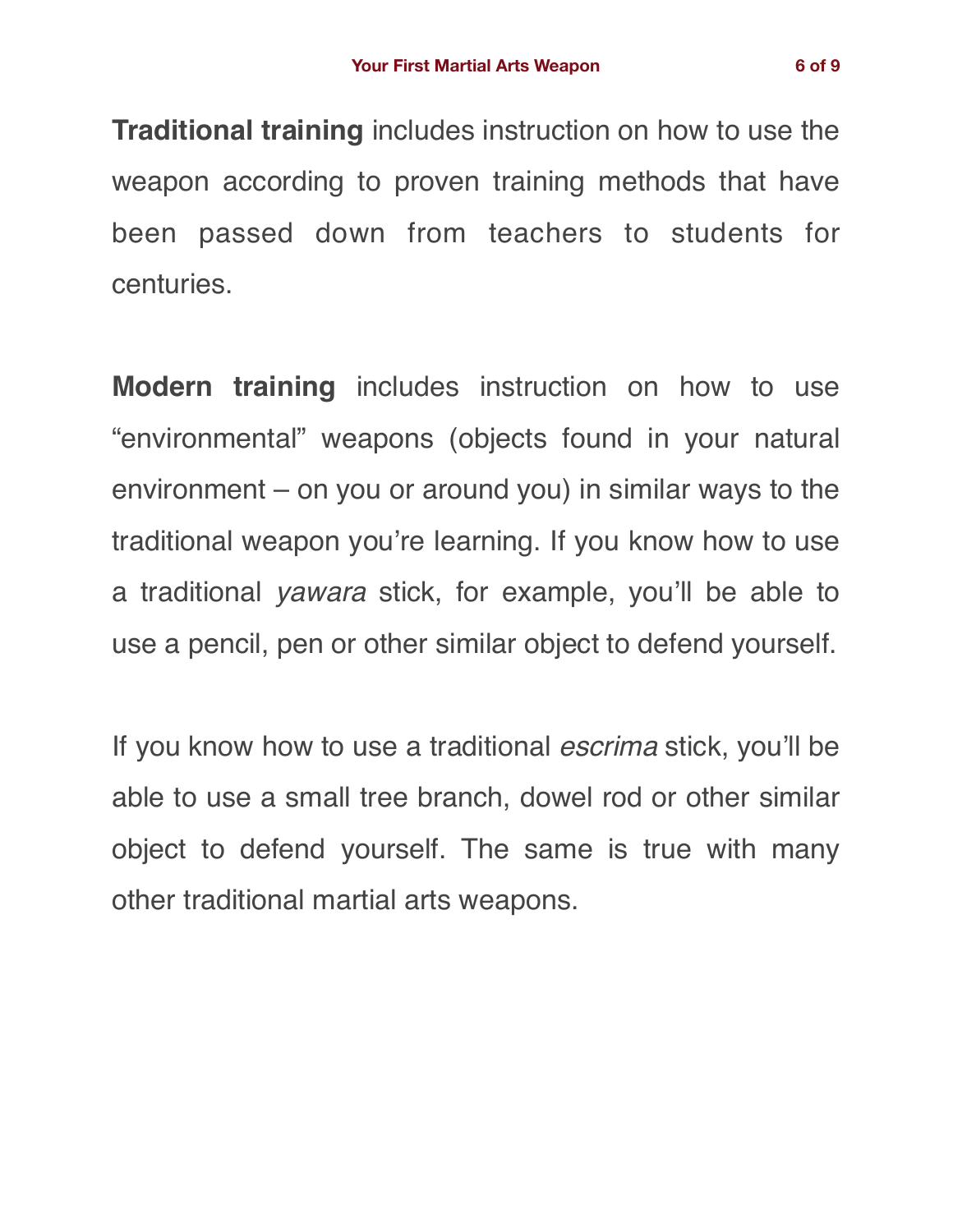### **Weapon Story**

My first martial arts weapon as a child was a *yawara* stick, also known as a "palm" stick because it fits neatly in the palm of your hand. I trained with that for several months before moving to a longer stick. I eventually trained with many traditional weapons from Japanese, Okinawan, Chinese, Korean and Filipino martial arts, but that first *yawara* stick remains in my memory as my favorite. It was easy to use, easy to carry in my pocket, and legal at the time. Plus, it was my first weapon and that's always special.



Sensei McGee with Yawara Sticks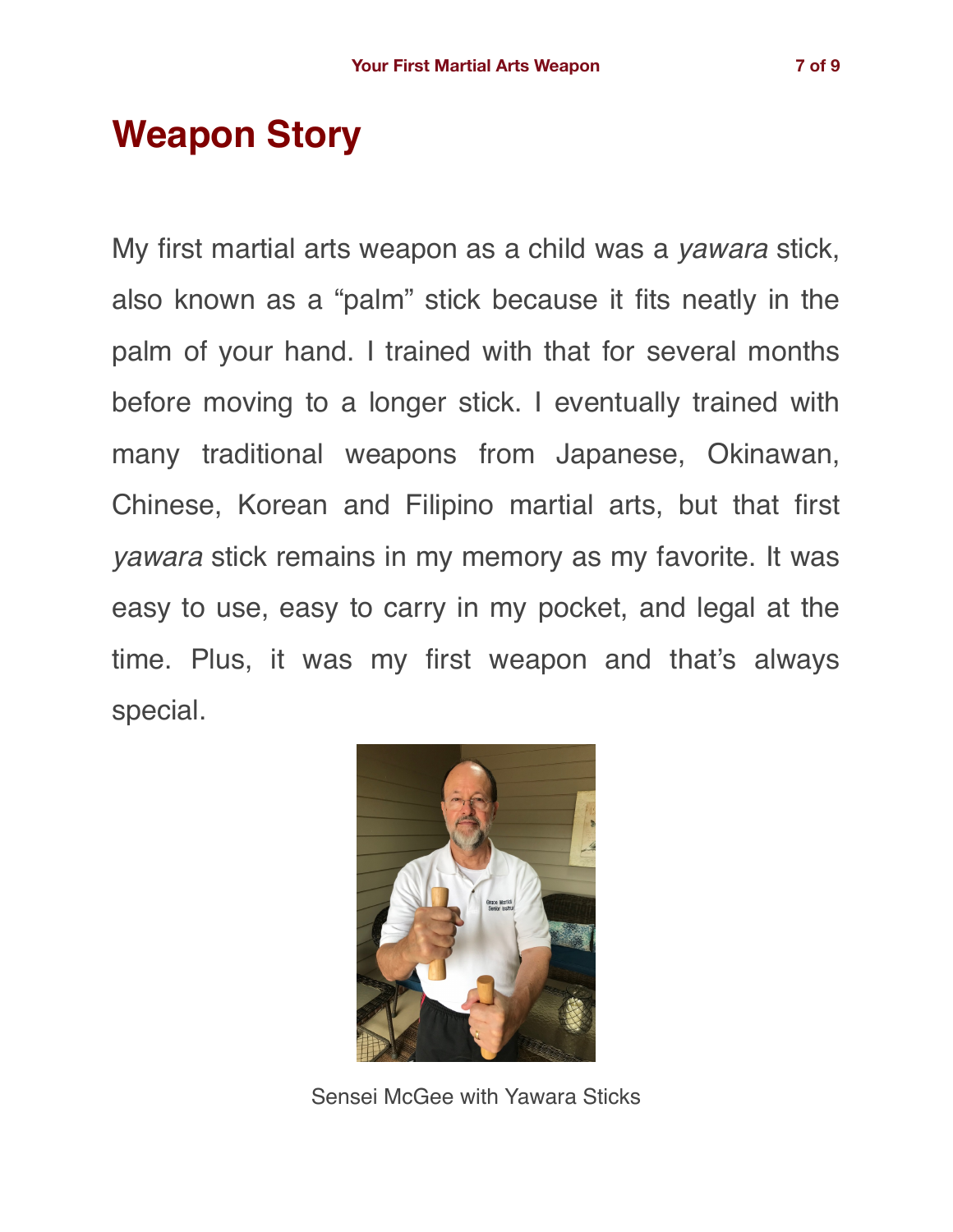#### **Legal Weapons**

That brings us to the importance of knowing local, state and federal laws concerning martial arts weapons. If you're going to learn a traditional martial arts weapon, make sure you know the laws that would impact your training and transporting it between home and class or demonstration. Laws can vary from state to state.

As for using your traditional weapon in a real self-defense situation, keep in mind that even if your weapon is classified as "legal," the fact that you have specialized training in the use of the weapon may not sway a jury in your favor. Your instructor should know the laws that affect your training and use in self defense.

[Sensei McGee is a 7th Degree Black Belt and teaches both armed and unarmed self defense in Huntsville, Alabama.]